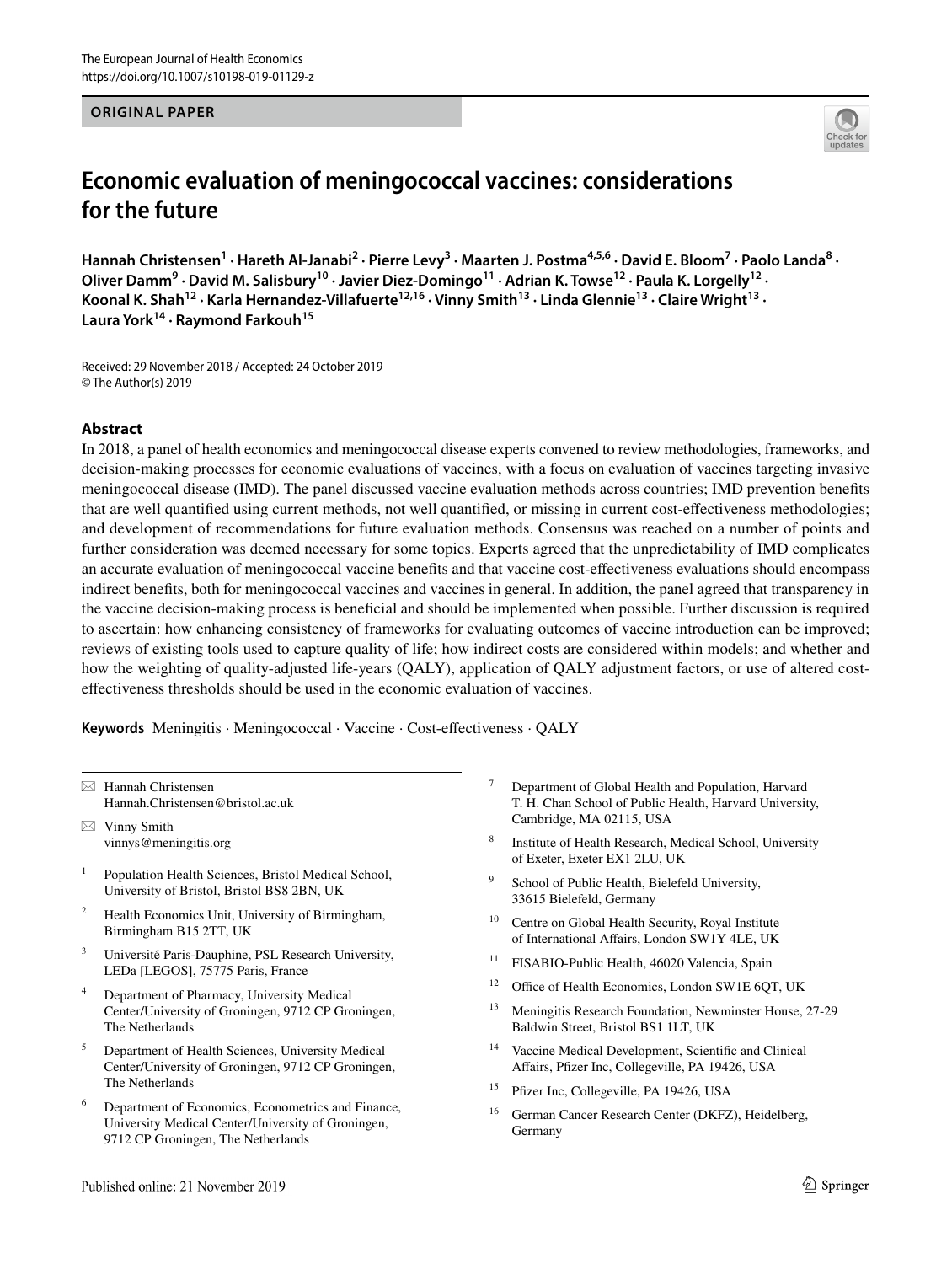**JEL Classifcation** I. Health, Education, and Welfare · I.18 Government Policy, Regulation, and Public Health

# **Introduction**

Invasive meningococcal disease (IMD) caused by *Neisseria meningitidis* represents a serious public health concern, with more than 1 million annual cases estimated to occur worldwide [[1](#page-10-0)]. In those with IMD, this normally commensal bacterium (carried asymptomatically in the nasopharynx) is invasive [\[2\]](#page-10-1); the precise trigger for this transition is unknown. Patients often present with life-threatening meningitis or septicemia and may progress rapidly from early nonspecifc symptoms to unconsciousness and death within 24 h [[3,](#page-10-2) [4\]](#page-10-3). On average, case fatality rates range from approximately 10–20%, depending on geographic location and meningococcal type, but rates have been observed to be as high as 40% in cases of septicemia; these rates are very high in comparison with other diseases, making any case of IMD an immediate concern [\[5](#page-10-4), [6\]](#page-11-0). Among those who survive IMD, up to 20% may suffer life-altering sequelae, such as hearing loss, cognitive deficits, skin scarring, and limb amputation [[7\]](#page-11-1). The incidence of IMD is highest in the very young (<1 year of age), adolescents/young adults, and the elderly  $[2, 8]$  $[2, 8]$  $[2, 8]$ . Seasonal fluctuations in IMD rates may occur depending on geographic region, but overall, IMD is variable and unpredictable. Some of this unpredictability may be attributed to the disease incidence remaining low for years at a time until an outbreak is triggered.

Six serogroups (or types) of meningococcus cause the majority of IMD: A, B, C, W, X, and Y; these serogroups are defned based on difering capsular polysaccharides [[9,](#page-11-3) [10](#page-11-4)]. Vaccination and chemoprophylaxis are the only means of protection against IMD. Several vaccines are currently licensed to protect against disease caused by serogroups A, B, C, W, and Y; a vaccine that includes the serogroup X antigen is in development [[11\]](#page-11-5). Whether a country chooses to implement vaccination with a particular meningococcal vaccine depends on many factors, including local epidemiology, economic considerations, and expert recommendation as well as cost-efectiveness and budget impact. A number of recent cost-efectiveness estimates of vaccines targeting serogroup B IMD have been outside the range of acceptable willingness-to-pay for a quality-adjusted life-year (QALY) threshold using standard methods. However, methods vary among countries (which can lead to difering conclusions among decision-making bodies), and it has been argued that standard approaches may not fully capture the impact of vaccines [\[12–](#page-11-6)[16\]](#page-11-7).

In March 2018, a panel of experts met in London, United Kingdom, to review methodologies, frameworks and decision-making processes for the evaluation of vaccines, focusing on IMD. Meeting objectives included discussion of vaccine evaluation methods across countries; exploration of IMD prevention benefts that are well-quantifed using current methods, not well quantifed, or missing in current cost-efectiveness methodologies; and development of recommendations for future vaccine evaluation methods. This report presents an overview of topics discussed, with an emphasis on points of consensus and disagreement among the panel, as well as recommendations made.

# **Methods**

Panel members included health economists, physicians, patient group representatives, and scientists with extensive experience in the felds of meningococcal disease and vaccine evaluation. Experts were from the United Kingdom, Canada, France, Germany, Italy, the Netherlands, Norway, Spain, and the United States. This manuscript was developed by those attendees who wished to participate as authors.

# **Meningococcal vaccines: an international comparison of decision‑making processes, frameworks, and methodologies**

Methods to evaluate whether a new vaccine offers an efficient use of resources vary from country to country. A rapid evidence assessment of the literature was conducted by 3 authors afliated with OHE Consulting Ltd (London, UK) to document the evidence used to inform vaccine adoption across countries currently and to specifcally determine whether studies of meningococcal vaccine cost-effectiveness have identifed and valued various health benefts that could be considered [\[17](#page-11-8)]. Based on these results, new criteria and alternative approaches for, and potential improvements to, evaluation methodology were proposed and discussed by the panel.

#### **Literature review: rapid evidence assessment**

**Literature search** Three databases were searched for articles published between January 2005 and November 2016 containing keywords related to meningococcal vaccines and economic evaluation: the National Health Service Economic Evaluation Database (UK-based; includes>16,000 economic evaluations of healthcare interventions), MED-LINE (searched via PubMed), and Google Scholar. Of the 31 articles included in the analysis, most analyzed serogroup B (MenB) vaccines (12/31) followed by quadrivalent conjugate vaccines against serogroups A, C, W, and Y (MenACWY; 9/31). High-income countries such as the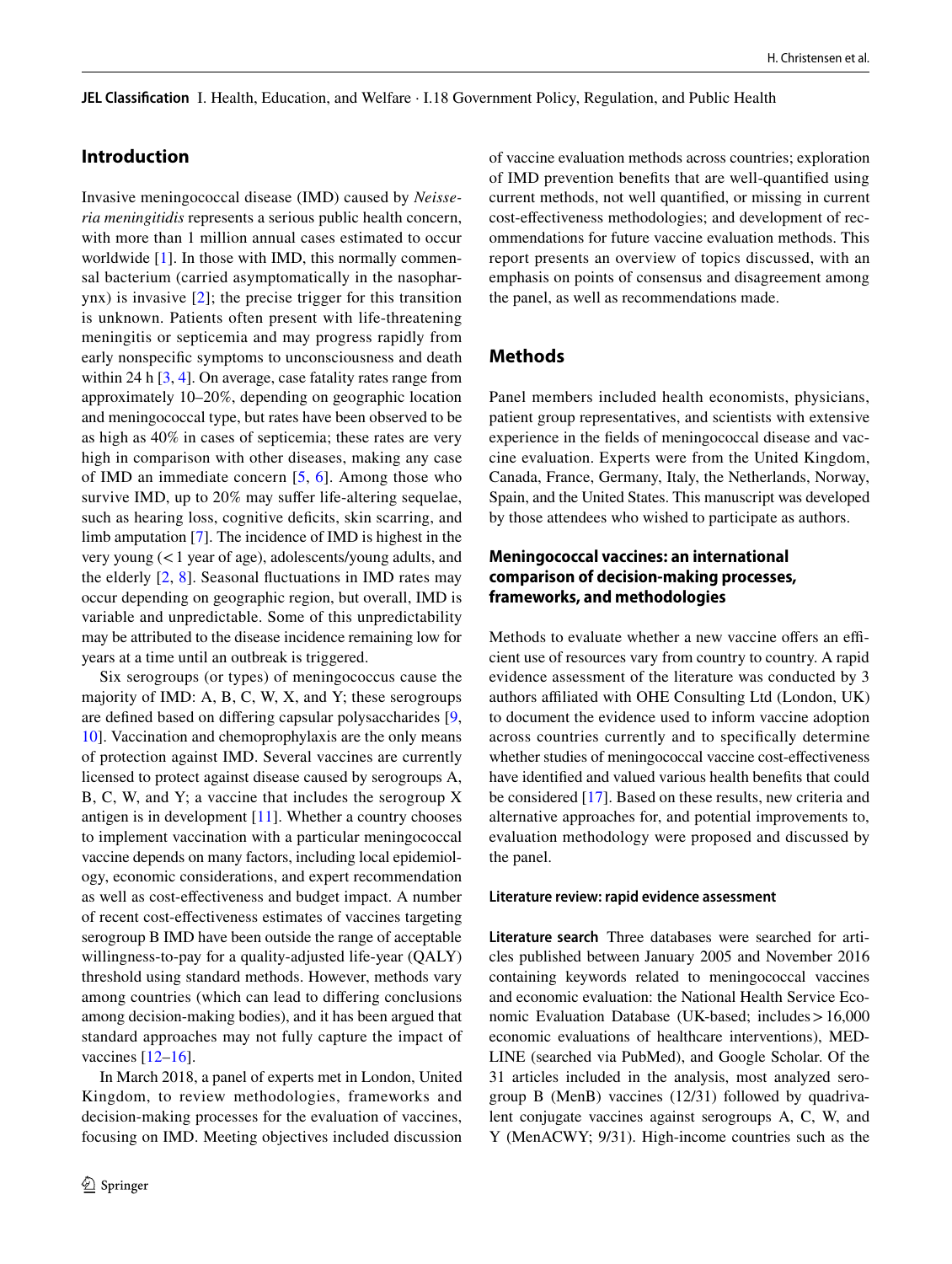United Kingdom (5/31), the United States (5/31), and Canada (3/31) produced the most published evaluations; of the 26 studies that provided full economic evaluations, 7 studies deemed vaccination against MenB, serogroup C (MenC), or MenACWY to be cost-efective; 5 concluded that the evaluated vaccine was not cost-efective; 11 provided mixed results (cost-efectiveness varied based on cost per dose); and 3 were considered unclear (experts were uncertain about criteria for being deemed cost-efective). Across studies, cost per vaccine dose and the infuence of herd protection (reduction in disease among nonvaccinated individuals) were the principal determinants of cost-efectiveness.

**Model type and assumptions** Mathematical model choice varied among the selected articles, with most studies employing simple static models. These models can account only for direct protection of vaccinated individuals, not for herd protection, which is responsible for the majority of cases prevented for some vaccines. Other studies used dynamic models, which are complex but do account for herd protection. Several studies used both model types. Herd protection in cost-efectiveness analyses is an important consideration, especially for adolescent meningococcal vaccination strategies because adolescents are known to have higher carriage prevalence (thus being the principal drivers of transmission) compared with other age groups.

The studies also varied in terms of the assumptions used in their models. Diferences in vaccine schedules, age groups targeted for vaccination, and dose numbers highlighted the complexity of cost-efectiveness evaluations that policymakers must consider when deciding whether to adopt a vaccine. Assumptions also varied regarding how to measure loss of health utility (HU) after contracting a vaccine-preventable disease. Frequently, HU loss is quantifed as QALYs in economic studies of IMD. However, consistent estimation of HU loss is difficult to achieve because different instruments used to measure quality of life (QoL) capture diferent dimensions (e.g., pain, mobility, emotion) and may therefore produce diferent results. In addition, some HU losses that are the result of late-onset sequelae, such as growth plate damage or more subtle cognitive efects, may not be captured if studies are not conducted over longer time periods. This issue is particularly pronounced for IMD because HU loss among children or adolescents who survived IMD may not be captured fully.

Individual HU losses are also widely variable because sequelae associated with IMD are diverse, can be multiple, and vary in severity. Recognizing these complexities and potential defciencies, the Joint Committee on Vaccination and Immunisation (JCVI) in the United Kingdom decided that QALYs should be adjusted in situations where health benefts may be overestimated or underestimated by models. The JCVI has applied a QALY adjustment factor (QAF) of 3 (relevant QALY gains are multiplied by 3) [\[18](#page-11-9)] to long-term sequelae associated with MenB IMD, which was employed in 2 studies identifed in the literature search. Studies of HU loss typically address only the patient and his or her sequelae, but more recent assessments have included QALY losses for caregivers to refect the wider impact of IMD on the network of individuals surrounding the patient [\[13](#page-11-10), [19](#page-11-11)].

Discounting can be considered the inverse of the interest rate applied to future money and health [\[20\]](#page-11-12) and is meant to account for the time horizon used in mathematical models for vaccine cost-efectiveness. Although use of discount rates is standard practice in health economic analyses, discounting methodology has been criticized in vaccine modeling relative to other healthcare interventions because of the timing of costs and benefts [[21,](#page-11-13) [22\]](#page-11-14). Vaccine program costs occur early in the model, while the benefts (i.e., reductions in disease[s] the vaccine is meant to prevent) may not be evident for several years; thus, the benefts of vaccination are more heavily discounted compared with the costs, making vaccination appear less favorable compared with health programs where benefts are realized quickly.

Discount rates may be applied equally or diferentially to costs and benefts. Applying a lower discount rate to benefts compared with costs may be done to account for the growing value of health effects  $[23]$  $[23]$ . Application of different discounting rates can lead to wide variation in the incremental cost-efectiveness ratio (ICER) provided by a model [[24\]](#page-11-16). For example, when equal discount rates of 4% were applied to an analysis of human papilloma virus (HPV) vaccination in the Netherlands, the ICER was estimated at  $\epsilon$ 101,700; however, applying discount rates of 4% and 1.5% to costs and health efects, respectively, the ICER decreased to  $\epsilon$ 29,900 [\[24](#page-11-16)]. Regarding IMD vaccination specifically, 1 study found that application of a 5% discount rate compared with a 0% discount rate led to an ICER increase of 419% for a quadrivalent meningococcal conjugate vaccine [[25](#page-11-17)]. Discounting as a principle is widely accepted. However, application of diferential discounting varies by country and is the subject of ongoing debate  $[26]$ . Nevertheless, more countries are opting to use diferential discounting in their cost-efectiveness analyses [[21\]](#page-11-13).

The use of diferential discounting in models also varies by country. Although more countries are moving toward diferential discounting, most still use equal discount rates. Germany uses both types of discounting and compares results between them, whereas the United Kingdom applied a 3.5% discount rate equally to costs and benefts (although this policy is being reconsidered regarding vaccines and has since been reduced to 1.5% for all health costs and benefts) [[27–](#page-11-19)[29](#page-11-20)]. Panel members concluded that there is no straightforward answer to the question of whether diferential discounting better refects the value of vaccines relative to equal discounting. If used, diferential rates should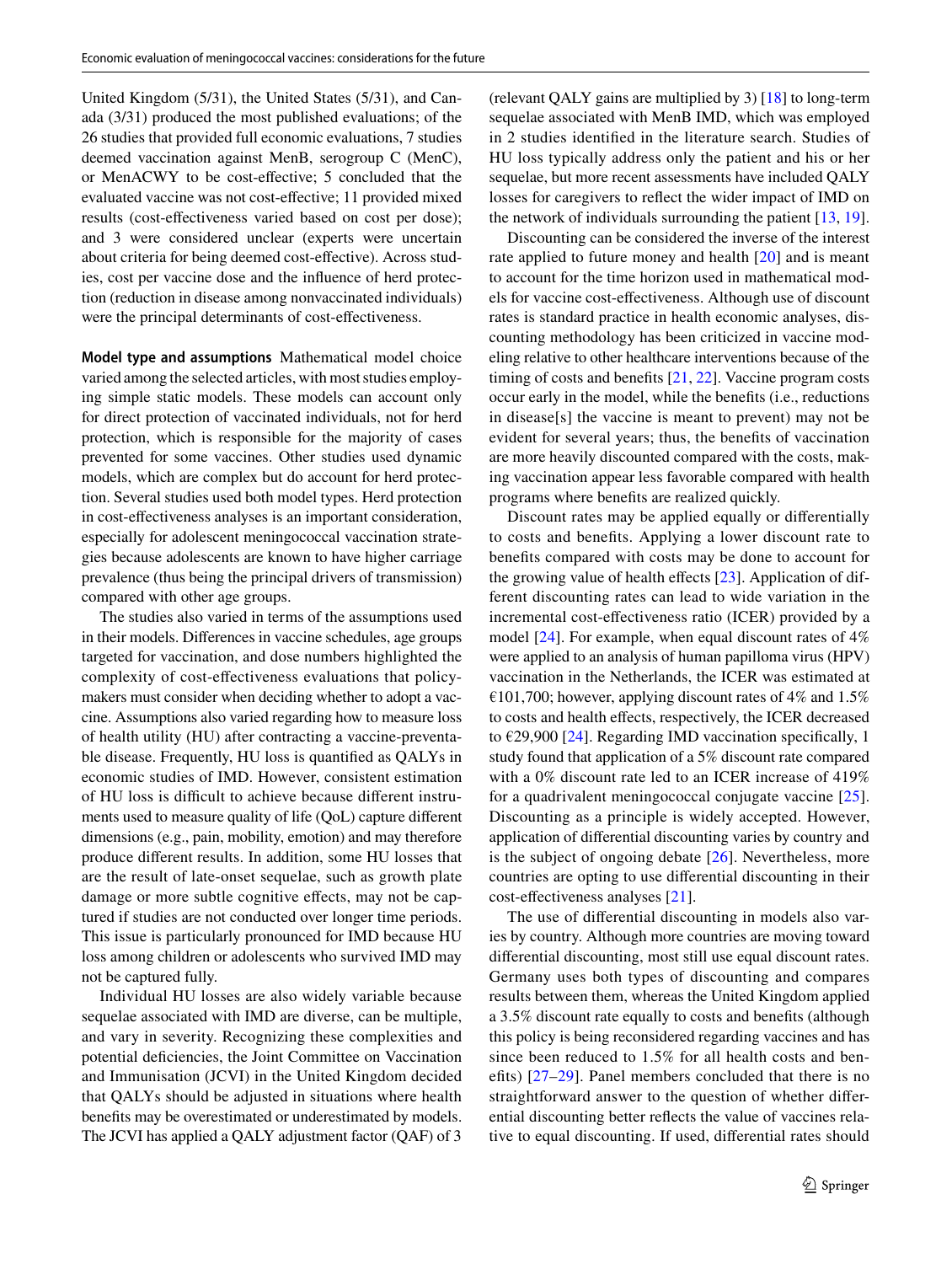be tested in sensitivity analyses to inform decision-makers about the relative importance of selected discount rates to the outcome. Panel members also suggested that additional discussion is needed to address whether vaccines specifcally should merit application of diferential discounting rates or whether all health technologies with a lengthy beneft time horizon should beneft from diferential discounting.

Incremental analyses are used to estimate additional costs and benefts beyond a specifed intervention and may be beneficial when evaluating differences in vaccine dose schedules or targeted age groups. Incremental analyses and use of lifetime timescales remain well-accepted strategies for economic evaluation of vaccines. For instance, in an evaluation of MenC vaccination in the Netherlands, incrementally comparing a 3-dose series in infancy to a single toddler dose at 14 months of age, approximately 2 extra deaths were predicted to be averted by implementing the 3-dose schedule, with the single-dose schedule averting the vast majority of 20 expected deaths. This suggested that implementation of an infant series would not be cost-efective, and a singledose schedule after the frst birthday was chosen [\[30](#page-11-21)]. In the United Kingdom, a separate internal analysis indicated that all schedules were cost-efective, and that country chose to use a 3-dose infant MenC schedule with a catch-up campaign to 21 years. Incremental analyses may also be used to assess whether adjustments to existing schedules will be cost-efective, although the choice of comparator is complex in the context of highly effective programs where little ongoing disease remains.

Most studies identifed in the literature search (61%) attempted to conduct analyses from the societal perspective, which seeks to account for all costs and benefts irrespective of whom they are associated with (however, most identifed analyses were not able to capture all indirect benefts comprehensively). This perspective encompasses the indirect costs of IMD that include economic productivity losses, premature death, inability to work, and special educational or social welfare needs for children with cognitive or sensory sequelae and their families. Such indirect costs are important to consider when evaluating a preventive health intervention, such as vaccination.

Similar to observations regarding models and discounting, the preferred analysis perspective for cost-efectiveness evaluations of vaccines varies from country to country. Although selection of perspective is related to the goal of the evaluation (e.g., a health ministry aiming to optimize public health impact from a fxed budget allocation), experts suggested that conducting the most comprehensive analysis possible using the widest perspective should beneft both decision-making bodies and the public.

Current models for vaccine evaluation include static and dynamic models, with the latter capturing possible herd efects of vaccination programs. Diferent countries prefer diferent models, but experts suggested both model types could be used and results compared to provide a more comprehensive view of vaccine cost-efectiveness. Dynamic models must be used to appropriately capture all benefts for vaccines that prevent transmission as well as disease. Regarding meningococcal vaccination, additional studies will be required to discern whether herd effects play a role in the efectiveness of MenB vaccination programs, as has been demonstrated for vaccines targeting other serogroups [\[31–](#page-11-22)[34\]](#page-11-23). A cluster-randomized study is currently under way in Australia to investigate MenB-4C (Bexsero®, 4CMenB; GlaxoSmithKline Vaccines, Srl, Siena, Italy) for efects on carriage, and by extension, transmission [\[35](#page-12-0)]. Results from this study coupled with an adolescent study under way in the United Kingdom [[36\]](#page-12-1) may elucidate whether adolescent MenB vaccination programs could produce a herd effect.

The choice of analytic time horizon used in models is also subject to debate; panel members suggested that a cohort lifetime horizon seems to be preferred in vaccine cost-efectiveness analyses, but payers may apply a shorter horizon. If a shorter horizon is included, such as with a cross-sectional approach useful for evaluating budget impact and health at the population level, relevant outcomes may not be captured. However, extending the horizon long into the future may lead to increasing uncertainty surrounding estimates [[37](#page-12-2)].

## **Country comparisons: methodology for health technology appraisal and decision‑making**

Evidence and procedures used to evaluate health technologies vary by country. The OHE consulting report documented methodology and criteria used by 7 countries (Australia, France, Germany, Italy, Japan, New Zealand, and the Netherlands; Table [1](#page-4-0)) to inform policy decisions surrounding vaccine adoption, which included interviews with country-specifc experts. Experts were those individuals with a deep knowledge of the processes followed for vaccine adoption in that country and/or direct understanding of formulary development or vaccine-related reimbursement decisions. Countries were selected if they had conducted an economic evaluation of a MenB vaccine or if their evidence base and decision-making processes were advancing rapidly (the United Kingdom was not included in the analysis based on the original scope of the project).

**Expert interview results** Across all 7 countries, clinical outcomes and the targeted age group are formally required to be considered in decision-making. All countries have evaluated HU loss measured by QALYs, although in Germany this is part of an economic evaluation that may not always be required; in Japan, this type of evaluation is uncommon and informal (i.e., the evaluation is not normally part of the analysis but has been considered in particular cases). Like-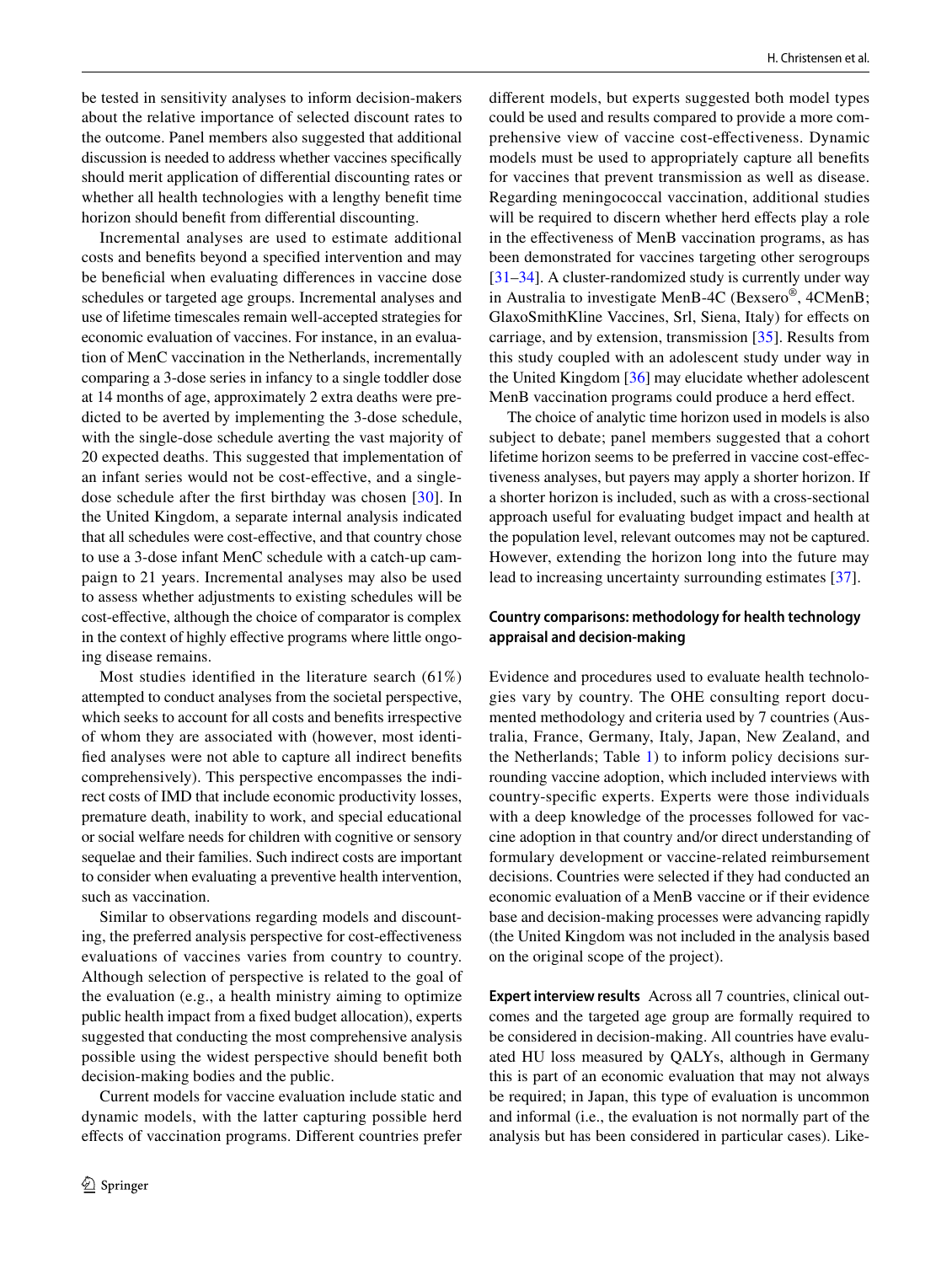#### <span id="page-4-0"></span>**Table 1** Methodology of vaccine health technology appraisal

| Country              | Health technology appraisal method                                                                                                                                                                                                                                                                                                                                                                                                                                                                                                                                                                                                                                                                                                                                                                                                                                                                                                                                                                                                                                                                                                                                                                                                                                                                                                                                                                           |
|----------------------|--------------------------------------------------------------------------------------------------------------------------------------------------------------------------------------------------------------------------------------------------------------------------------------------------------------------------------------------------------------------------------------------------------------------------------------------------------------------------------------------------------------------------------------------------------------------------------------------------------------------------------------------------------------------------------------------------------------------------------------------------------------------------------------------------------------------------------------------------------------------------------------------------------------------------------------------------------------------------------------------------------------------------------------------------------------------------------------------------------------------------------------------------------------------------------------------------------------------------------------------------------------------------------------------------------------------------------------------------------------------------------------------------------------|
| Australia            | Decisions to approve vaccine reimbursement rest with the Department of Health (DoH) within the federal government. The<br>Pharmaceutical Benefits Advisory Committee (PBAC) provides guidance to the DoH regarding whether to include the vaccine<br>in the Pharmaceutical Benefits Scheme or the National Immunisation Program. The Economic Sub-Committee of the PBAC is<br>responsible for evaluating and interpreting economic analyses of health technologies; this guidance, combined with additional<br>input from the Australian Technical Advisory Group on Immunisation and another independent group (frequently academic<br>health economists) is used for comprehensive assessments of vaccine applications. Uncertainty surrounding economic evalua-<br>tion outputs is acknowledged and clearly considered in final decision-making                                                                                                                                                                                                                                                                                                                                                                                                                                                                                                                                                           |
| France               | Vaccination policy in France is developed by the Ministry of Health based on recommendations from the Technical Vaccination<br>Committee (CTV), an independent expert committee that devises immunization strategies and provides advice—including eco-<br>nomic evaluations—on new vaccines. The CTV provides pharmacoepidemiologic evidence, disease modeling, and assessment<br>of vaccination strategies during dossier evaluation. If deemed necessary by the CTV, vaccine cost, program cost, affordability,<br>or financial sustainability may also be evaluated. After consideration of evidence from the CTV and the Commission for Trans-<br>parency, which determines the impact of the vaccine on public health services, the final decision regarding integration into the<br>national immunization schedule is made by the High Authority of Health                                                                                                                                                                                                                                                                                                                                                                                                                                                                                                                                            |
| Germany              | In Germany, vaccination recommendations at a national level are made by the Standing Committee on Vaccination (STIKO).<br>Based on the STIKO recommendations, the Federal Joint Committee (G-BA) decides whether a vaccine is included in the<br>mandatory service of statutory health insurances. STIKO recommendations principally rest on a risk-benefit assessment that<br>includes a number of criteria described in a standard operating procedure. The criteria list comprises, among others, efficacy,<br>effectiveness, safety, number needed to vaccinate, and expected population-level effects. Economic analyses are not obligatory<br>but may be considered when based on independently funded models. QALYs can be used as a summary measure of health<br>outcome, although the STIKO and the G-BA have not set a cost-per-QALY threshold                                                                                                                                                                                                                                                                                                                                                                                                                                                                                                                                                     |
| Italy                | The recommendation of health technologies in Italy is conducted at the national level, but because of a highly decentralized<br>national health service, decisions by the National Ministry of Health are nonbinding on local health authorities. The National<br>Vaccine Prevention Plan issued by the Ministry of Health provides guidance and recommendations at the national level.<br>However, decisions surrounding vaccine adoption may differ from region to region because some vaccines are mandatory at a<br>national level and administration of others is determined within each region. Italian guidelines use cost-effectiveness analyses<br>and QALYs as the foundation of economic evaluations                                                                                                                                                                                                                                                                                                                                                                                                                                                                                                                                                                                                                                                                                              |
| Japan                | Regulation of vaccines and other heath technologies requires coordination between the Japanese Ministry of Health, Labor, and<br>Welfare (MHLW) and the Pharmaceuticals and Medical Devices Agency. In 2009, the Infectious Disease Sectional Committee<br>made a recommendation to the government leading to inclusion of economic evaluations in decisions regarding vaccine adop-<br>tion. The Health Science Council, also within the MHLW, is responsible for considering cost-effectiveness, but this evaluation<br>is not required                                                                                                                                                                                                                                                                                                                                                                                                                                                                                                                                                                                                                                                                                                                                                                                                                                                                    |
| New Zealand          | The Pharmaceutical Management Agency (PHARMAC) in New Zealand decides the public funding of pharmaceutical products,<br>including vaccines. PHARMAC evaluates 4 parameters when assessing a product: need, health benefits, costs and savings, and<br>suitability. In addition, the agency considers 3 levels of impact on society: personal, health sector, and wider society. Informa-<br>tion also considered for vaccine efficacy modeling are degree and length of protection, age at administration, dosing schedule<br>adherence, adverse reactions, possible loss of potency due to cold chain issues, and herd protection. The final decision for vac-<br>cine adoption rests with the Minister of Health based on the PHARMAC evaluation                                                                                                                                                                                                                                                                                                                                                                                                                                                                                                                                                                                                                                                           |
| The Nether-<br>lands | The Dutch Ministry of Health decides whether to add a new vaccine to the national immunization plan and/or the "positive"<br>list" based on guidance from a Health Council subcommittee and the Drug committee, respectively. The Health Council<br>subcommittee considers 2 assessments, the first by the National Institution for Public Health and Environment (RIVM), and<br>the second, often by a university. One main criterion for evaluation are economic analyses. The Drug committee conducts 1<br>assessment, using materials submitted by the vaccine manufacturer, which must include a cost-effectiveness analysis. Recently,<br>a new policy has been implemented to streamline the evaluation process to include only the RIVM and manufacturer-sponsored<br>assessments. Vaccine evaluation is prioritized by the Ministry of Health, based mostly on severity and health burden of the<br>disease in question, whereas evaluation by the Drug committee for inclusion in the positive list is not prioritized but initiated by<br>the manufacturer. Recommendations of the Health Council subcommittee and Drug committee include information about the<br>degree of uncertainty in the analyses and how this uncertainty may influence the robustness of the outcomes; a vaccine is not<br>introduced if uncertainties are too influential or the severity is not considered high enough |

*CTV* Technical Vaccination Committee, *DoH* Department of Health, *G*-*BA* Federal Joint Committee, *MHLW* Ministry of Health, Labor, and Welfare, *PBAC* Pharmaceutical Benefts Advisory Committee, *PHARMAC* Pharmaceutical Management Agency, *QALY* quality-adjusted lifeyear, *RIVM* National Institution for Public Health and Environment, *STIKO* Standing Committee on Vaccination

wise, the assessments of cost-efectiveness and disease burden, severity, and sequelae are formally considered in all countries except Japan, although they remain key criteria in Japan's decision-making. France and Japan do not require consideration of the cost offset per patient to the healthcare system, but Japan does commonly and informally consider this parameter. Consideration of public preferences and innovation aiding vaccine development, although not required, is commonly considered in Japan but not in any of the other countries. The concept of equity, which encap-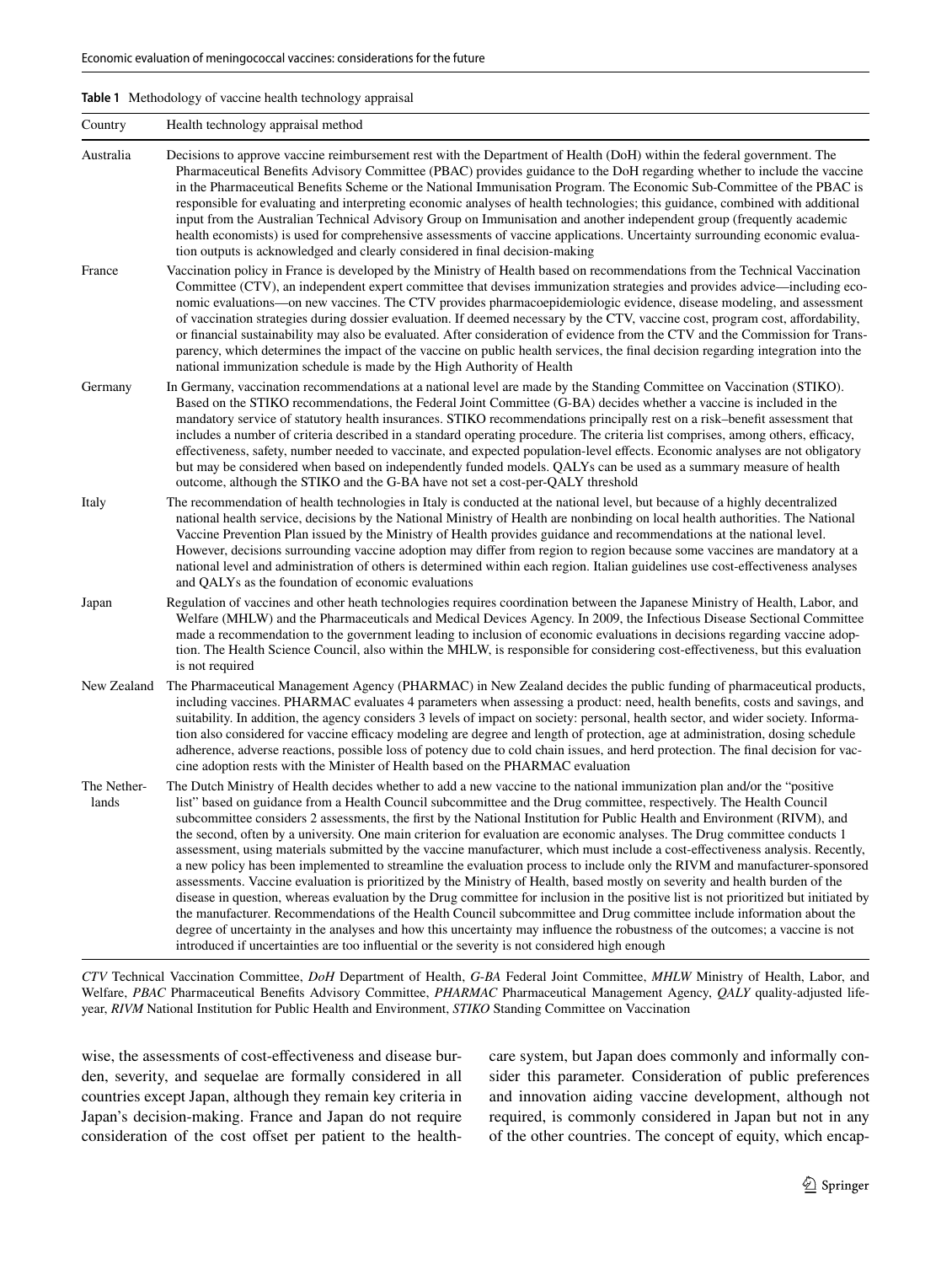sulates efforts to reduce inequality in access to healthcare, was considered a key component of decisions in Australia, Japan, and New Zealand, but is not formally considered. Consideration of "peace of mind" benefts was uncommon.

Meningococcal vaccine recommendations differ by country, with the MenC vaccine included in the national immunization schedule in Australia, France, Germany, and Italy, but not New Zealand or Japan. MenC vaccine was recommended in the Netherlands until the spring of 2018, when MenACWY was recommended instead [[38](#page-12-3)]. The Men-ACWY vaccine is also included in the national immunization schedule in Italy but not in Japan, Australia, France, Germany, or New Zealand. Among the 7 countries reviewed, MenB vaccination is routinely recommended only in Italy for children  $\leq 1$  year of age.

Adding to the country-specifc variability in vaccine evaluations and approvals, individual countries will negotiate vaccine prices with manufacturers based on the laws and guidelines specifc to that country. If a manufacturer has additional drugs in its portfolio in a given country, negotiations may include adjustment of other drug prices to provide more fnancial leeway for the vaccine price negotiation. Some countries, such as New Zealand, operate on fxed budgets for pharmaceuticals, including vaccines, whereas others do not.

#### **Measuring disease burden**

Based on the OHE consulting report, disease burden is a crucial factor considered by 6 of the 7 countries when evaluating a vaccine for inclusion in a national immunization program. Burden of disease and its sequelae can be clinical (incidence, morbidity, mortality), economic (costs of the disease and sequelae), or humanistic (QoL). Determination of true incidence relies on the accurate capture of case numbers, but trends in incidence may also make use of sentinel cases (cases from selected reporting sites). For the purposes of economic evaluations, health-related burdens (morbidity and mortality) are commonly quantifed as QALYs or disability-adjusted life-years. Broader and narrower aspects of burden included in the QALY will infuence the estimate. For meningococcal disease, burden may difer depending on whether a model incorporates acute and/or long-term QALYs and QALYs from the survivor's and the caregiver's perspective. The OHE consulting report recommends rigorous assessment of the data used to generate QALY loss estimates and determination of whether the estimates can be transferred across diferent disease contexts (e.g., diferent countries).

Panel members discussed possible factors to consider in vaccine evaluations to achieve a comprehensive view of the burden of meningococcal disease. In the Netherlands, mortality is the main factor considered in burden estimates for

vaccine evaluations, whereas Germany focuses on hospitalization, long-term disability, and mortality. France considers the severity of the disease itself to be most important, whereas QoL is viewed as a less important factor. Italian authorities place more focus on morbidity than mortality, viewing costs related to social burden and use of national health service resources (including possible need for lifelong services) as main contributors to decision-making. The panel suggested that subsequent comorbidities triggered by IMD is an overlooked component of disease burden, given the potentially lifelong multiple sequelae experienced by survivors.

A critical factor in determining whether to adopt a vaccine lies with the accurate quantifcation of disease burden, which directly infuences the predicted impact of the vaccine program. For some vaccine-preventable diseases, such as HPV and rotavirus, the disease burden is relatively predictable.

In contrast, IMD is highly unpredictable over time and panel members agreed that a key challenge is how to incorporate that unpredictability into a mathematical model. Using MenC vaccination in the United Kingdom as an example, disease incidence decreased after vaccine implementation as expected, but the panel agreed that predicting the true annual incidence in the absence of the vaccination program would have been impossible. The consensus framework for disease modeling is to assume a steady-state annual incidence in the absence of vaccine intervention. Thus, vaccination beneft is measured as the predicted reduction in cases. In the case of IMD, disease incidence can remain low for many years until the emergence and expansion of hyperendemic virulent clones. Models are unable to predict when this may occur. Outcomes also depend on the selected time horizon; years of low incidence can dominate modeling outputs even if hyperendemic periods may be a public health concern; thus, the stochastic nature of IMD calls into question whether the same models should be used for predictable and unpredictable vaccine-preventable diseases. Experts agreed that vaccines for diseases with epidemic potential should be evaluated diferently depending on disease predictability, although the panel could not identify an existing methodology to address this.

Experts also agreed that IMD outbreaks vary in severity depending on serogroup or clonal complex, which may translate to more severe sequelae that may not be captured and quantifed in analyses depending on the data sources used. The panel agreed that evaluation of aggregate IMD, rather than evaluation of burden associated with a specifc meningococcal serogroup, is suitable for cost-efectiveness models, similar to analyses performed for aggregate pneumococcal disease rather than analysis by specifc pneumococcal serotype. Unlike pneumococcal disease, for which herd effects are now well known, if data are not available to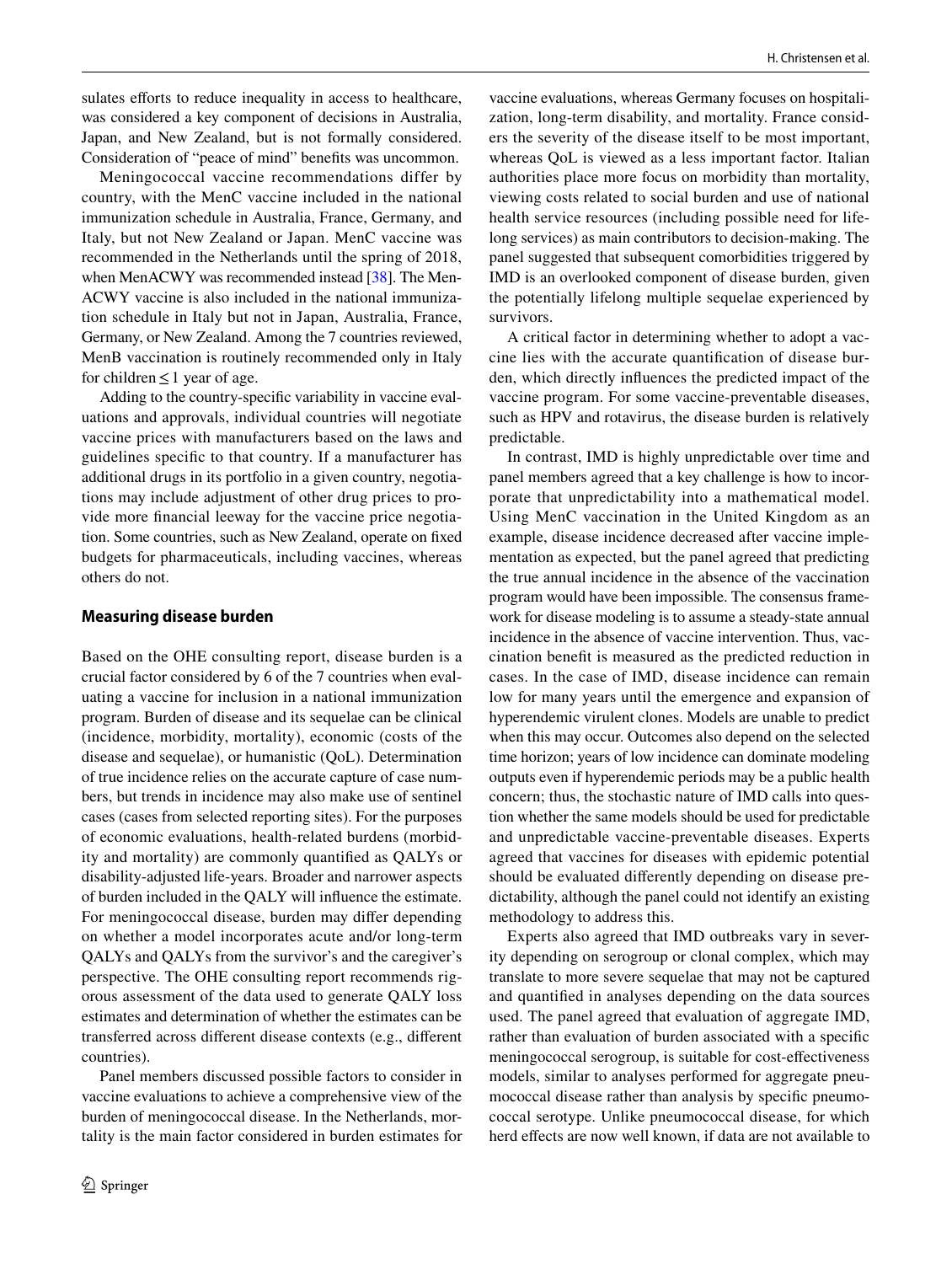inform whether a vaccination program produces herd protection, the unpredictability of transmission efects adds to the uncertainty of the vaccine impact. These issues continue to present challenges in vaccine cost-efectiveness studies, and experts indicated a need to identify strategies to incorporate these uncertainties into evaluations.

Capturing burden of disease requires more than simply capturing case numbers. The burden of IMD is likely to be underestimated in economic analyses, because QALYs may not refect all types of burden (e.g., burden for the patient, the caregiver, individuals with multiple sequelae rather than a single sequela, pediatric versus adult populations). The QoL profles used to generate QALYs are measured using patient reported outcomes such as the EQ-5D and other tools such as time trade off, the visual analogue scale and the standard gamble method [\[39](#page-12-4)]. These instruments measure and apply values to attributes of health, including anxiety. However, the panel did express concern regarding the ability of these instruments to capture infant health status based on proxy respondents, such as parents. The panel also questioned the evidence base estimating QALY loss later in life and whether such evidence is adequately included in costefectiveness analyses.

When considering input parameters that should be included in cost-efectiveness models, experts suggested that health outcomes (e.g., sequelae, mortality), accurate assessments of infant QoL, and impact on caregivers (during acute disease and later in life) should be incorporated. Attempting to measure all possible effects of IMD on QoL is difficult because impacts on caregivers decrease as social distance from the IMD survivor increases [[40](#page-12-5)]. However, focusing on the IMD survivor and his or her immediate family would likely be sufficient to account for QoL-based QALY loss associated with an IMD case. In addition to QALYs, elements such as peace of mind (decreased anxiety) may merit inclusion in models, although evidence of this in relation to vaccine-preventable diseases is currently limited.

## **Consideration of vaccine benefts**

Discussions to develop a list of vaccine benefts that should be included in current meningococcal vaccine evaluations centered on analysis perspective, inclusion of indirect benefts, and the ease with which various benefts may be measured.

Before addressing benefts, the panel frst discussed inclusion of indirect costs in meningococcal vaccine evaluations. These factors are important but typically not considered because of the difficulty associated with measuring them. Examples of indirect costs include lost productivity of the survivor (if of working age) or caregiver, and lower educational attainment by younger survivors. Lost productivity may be larger for the IMD survivor in the workforce as opposed to a retired individual, but it is important to note that the elderly population still engages in economic activity (e.g., volunteering, informal care) that is otherwise lost during illness with IMD. Lost productivity may be a crude proxy for societal costs, especially for a disease such as IMD that predominantly afects children. Future earnings potential for children once they reached working age would be dramatically reduced (depending on the discount rate used), potentially leading to equality issues if only productivity losses were used as a proxy for societal costs.

Although many countries do not currently consider indirect costs, experts agreed that indirect costs should be included in evaluations, not only for those vaccines that target IMD, but also for vaccines in general. Indirect costs may be considered in the form of a societal cost-efectiveness analysis. Multicriteria decision analysis (MCDA) is an alternative method of health technology assessment that can be applied to vaccines. This method involves defning the criteria that are important to recommendation or reimbursement decisions, scoring the vaccine on each criterion, assigning a weight to each criterion specifed, and constructing an overall vaccine score. Decisions are made by comparing the score to some prespecifed threshold or to the scores for other candidate vaccine or nonvaccine interventions. Although MCDA is evolving to become more rigorous, it is often criticized for the ad hoc manner in which preference weights are assigned and for the unintentional doublecounting of overlapping criteria.

One major vaccine benefit is herd protection. In the example of MenC vaccination in the United Kingdom, herd protection was not initially predicted as a beneft following implementation of the vaccine, but it was later shown to have played an important role in the overall efectiveness of the MenC program. Herd effects are relatively straightforward to measure after vaccine implementation but are difficult to predict and therefore to model accurately beforehand. The size of herd efects from MenB vaccination in adolescents is not yet clear, but additional studies designed to address this issue are currently under way.

Numerous indirect benefts may be considered in costefectiveness analyses of meningococcal vaccines conducted from a societal perspective (Table [2](#page-7-0)). Among these, labor force benefts and educational benefts are more easily recognizable, but less well-known benefts, such as increased equity and decreased nosocomial infections, are also evident. Cost-efectiveness analysis allows comparison of interventions (with diferent success indicators) within and between sectors. However, this advantage may be mitigated by potential ethical issues stemming from the assignment of greater value to reducing the mortality or morbidity risks of highearners compared with low-earners (all else being equal) [[41\]](#page-12-6).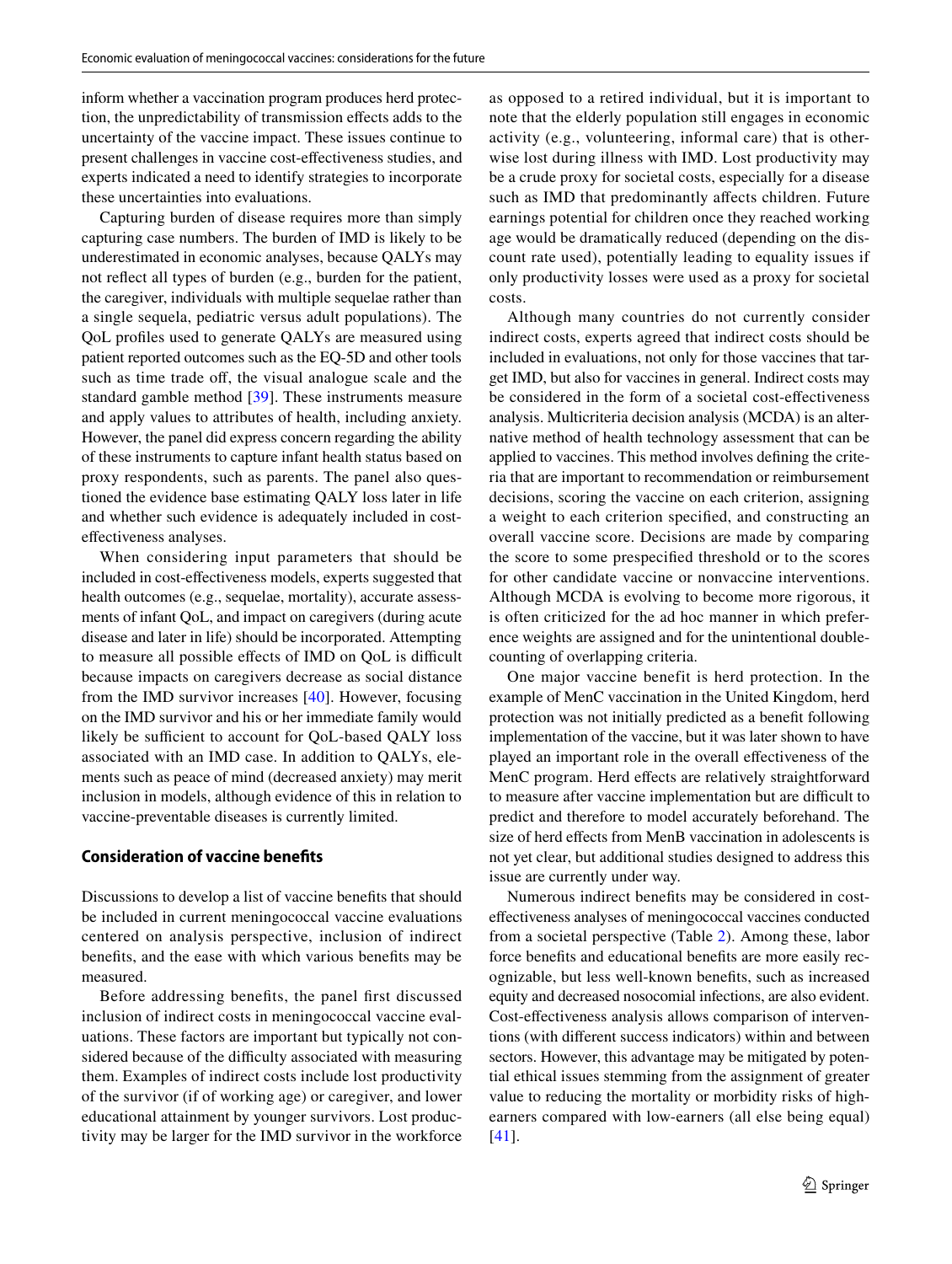| <b>Benefit</b>            | Description                                                                                                                        |
|---------------------------|------------------------------------------------------------------------------------------------------------------------------------|
| Economic and financial    |                                                                                                                                    |
| Labor force               | Increased productivity and tax revenues                                                                                            |
| Education                 | Increased school attendance leading to better education and greater potential productivity as an adult                             |
| Medical care              | Lower use of healthcare resources                                                                                                  |
| Outbreak control          | Lower expenditure on outbreak response                                                                                             |
| Indirect costs            | Lower mortality associated with meningococcal disease (cause of death shifts to other diseases with different<br>associated costs) |
| Health                    |                                                                                                                                    |
| Herd effects              | Reduction in disease incidence among unvaccinated individuals due to decreased transmission of the pathogen                        |
| Comorbidities             | Lower risk of developing secondary comorbidity associated with primary disease                                                     |
| Nosocomial infections     | Lower risk of acquiring additional infection while hospitalized for primary disease                                                |
| Antimicrobial resistance  | Reduced incidence of resistant infections in the population due to reduced reliance on antibiotics                                 |
| Health systems            | Less strain on health systems, increasing capacity to treat other conditions                                                       |
| Societal                  |                                                                                                                                    |
| Family members/caregivers | Lower burden (financial, psychological) on those caring for survivors                                                              |
| Leisure                   | Improved quality of leisure time due to better health                                                                              |
| Peace of mind             | Less anxiety at the individual and societal level about contracting mening occocal disease                                         |
| Equity                    | Increased socioeconomic equity and increased access to preventive care for disadvantaged groups                                    |
| Political implications    | Lower infant/child mortality is correlated with stable political systems                                                           |

<span id="page-7-0"></span>**Table 2** Indirect benefits of meningococcal vaccination programs in a cost-effectiveness analysis from a societal perspective<sup>a</sup>

<sup>a</sup>Indirect benefits include non-health benefits that follow from reduced incidence of meningitis; they also include downstream health benefits

The ability to quantify and monetize indirect benefts of vaccination plays a substantial role in producing accurate evaluations of vaccines for adoption. Panel members agreed that indirect benefts should always be considered in vaccine evaluations, but uncertainty still remains surrounding the availability of information needed to fully consider these types of benefts. Including the wider societal benefts of preventing ill health could ultimately lead to higher willingness-to-pay for health interventions in general.

# **Vaccine benefts not commonly considered**

In addition to the clinical and economic benefts ofered by meningococcal vaccines, less frequently considered benefts may be important factors in determining whether to add a vaccine to a national immunization schedule (Fig. [1](#page-7-1)). For example, vaccination may provide peace of mind (decreased anxiety) to patients (and caregivers) who beneft from knowing they have reduced their risk of contracting a potentially fatal disease. Peace of mind is difficult to measure because, among those who experience it, peace of mind accrues to healthy individuals rather than to those with the disease, and is not usually included in base/reference cases in standard economic evaluations of vaccines. It is not clear whether or how decision-makers should take into account healthy individuals' concerns regarding the risk of severe illness for themselves or their family members. Stated preference



National health system priorities

*Some countries* **Equity** Budget impact

*Few/none*

Peace-of-mind benefits Public/societal preferences

<span id="page-7-1"></span>**Fig. 1** Decision criteria used in meningococcal vaccine evaluations. Criteria used in vaccine evaluations vary by country. Examples are shown for those that are more or less frequently considered

research may aid health economists in understanding how people assign value to this type of intangible beneft.

In a qualitative study conducted by 2 panel members and their colleagues, 21 UK adults participated in 4 rounds of semistructured interviews to identify factors they considered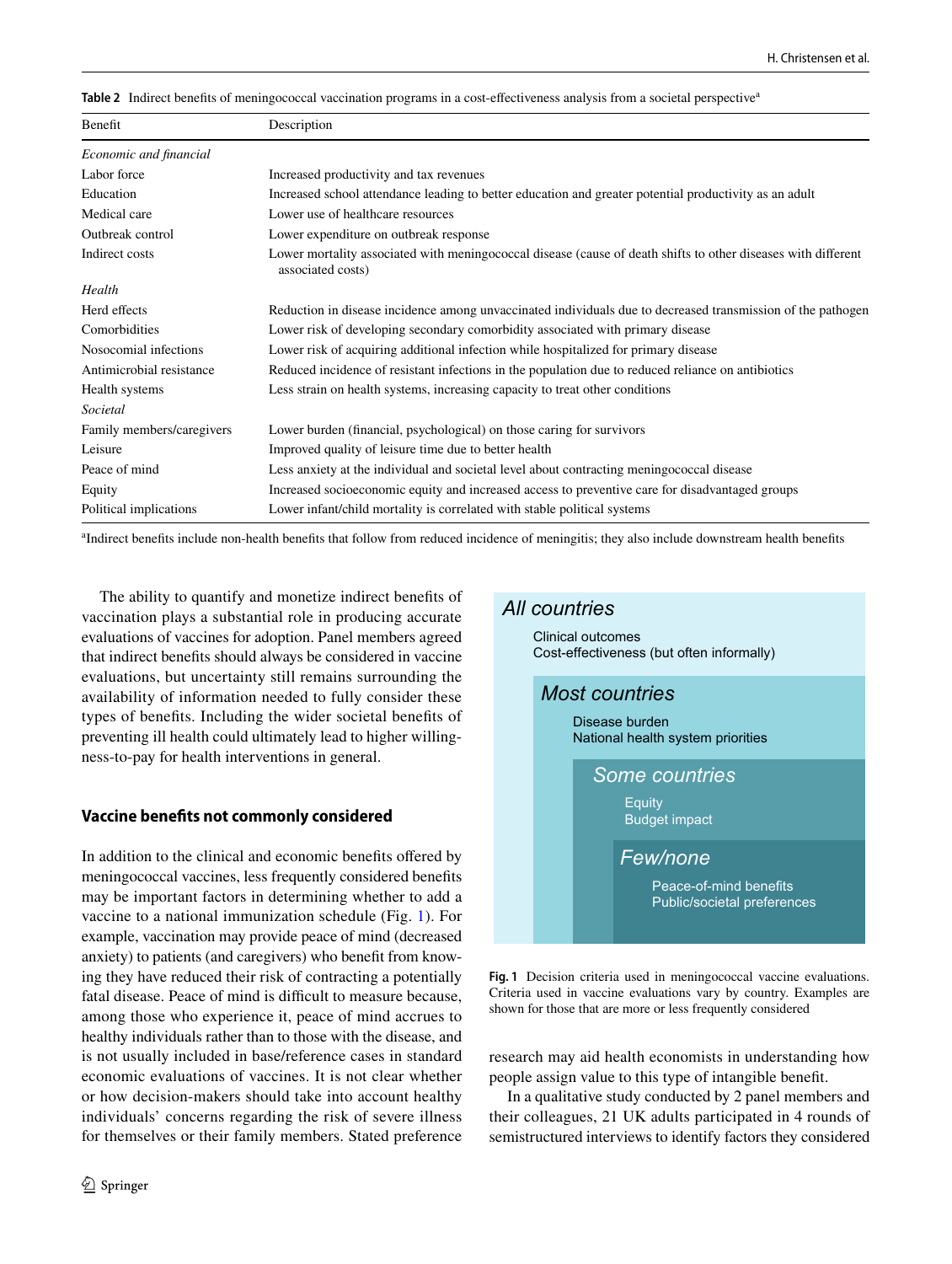important to vaccine decision-making [[42\]](#page-12-7). Five factors emerged as dominant: age group, disease severity, how common the disease is, effect on caregivers, and social group (advantaged/disadvantaged). Vaccine side effects, herd efects, decreased disease incidence, and peace of mind were not considered as important. A subsequent focus group indicated that vaccination may be viewed by some as more a matter of accepted routine than for seeking peace of mind. Although these fndings are informative, additional studies are needed to confrm these observations before clear conclusions may be reached.

Related to peace of mind is utility in anticipation, which describes the provision of the peace of mind benefit to vaccinated individuals and their caregivers starting at the moment of vaccination, when they know they have protected themselves from disease [[43](#page-12-8)]. Earlier vaccination increases the duration of the utility of anticipation beneft. However, standard economic approaches do not include this parameter but rather count the benefts from the moment of illness occurring. Arguably, current economic evaluation methodology omits the additional beneft of anticipation that occurs before illness and therefore underestimates total vaccine benefts. Moreover, including peace of mind benefts only for the proportion of the population predicted to develop the disease potentially underestimates peace of mind for all who are vaccinated against something they fear, whether or not those individuals would have developed the disease. A more comprehensive value of vaccine benefts should include prevented health loss from time of illness onset plus the utility in anticipation beneft that initiates at vaccination.

#### **Weighting of quality‑adjusted life‑years**

QALY weights based on societal preferences are not typically applied in vaccine evaluations. Many decision-making bodies consider all QALYs to be of equal social value, but there is some evidence to suggest that society would prefer to weight QALYs diferentially based on severity of illness and the age of the afected population (i.e., there is a greater willingness to pay for interventions that prevent QALY loss in severe disease rather than in mild disease and in infants rather than adults) [\[44–](#page-12-9)[49](#page-12-10)]. Conversely, ethicists may not agree with such societal preferences; for example, in the United Kingdom, a policy statement for responding to pandemic infuenza states that everyone matters equally (i.e., equal importance is placed on the lives of the elderly as the lives of children) [\[50](#page-12-11)].

Although societal preferences indicate disease severity should be considered in vaccine evaluations, the additive nature of a QALY (i.e., preventing small losses in QoL in many people can be worth as many QALYs as preventing life-long disability in few people) may require that severity be prioritized through a separate weighting. In addition, studies conducted to assess public preferences for preventive versus curative interventions indicate greater value is placed on preventive treatments, especially for more severe and possibly life-threatening illnesses [[51](#page-12-12)[–53](#page-12-13)]. These studies provide support for the possible public perception of meningococcal vaccines as highly valuable because they meet the criteria outlined above: meningococcal vaccines are preventive, protect against a severe, life-threatening disease, and offer protection to targeted vulnerable populations.

Some members of the group agreed that QALY weighting could be a useful way to reflect the preference of society in vaccine evaluations, although the infuence of weighted QALYs on decision-making is often unclear to those not participating in decision-making processes, suggesting a need for increased transparency. For example, the JCVI assigned an adjustment factor of 3 to QALYs determined for long-term sequelae due to IMD, though the rationale for this was not published at the time. As an alternative to QALY weighting, decision-makers could explore alteration of the cost-efectiveness thresholds [\[54\]](#page-12-14) for vaccine adoption, giving particular consideration to meningococcal vaccines because of the severity and consequences of IMD in pediatric populations.

#### **Peace of mind benefts**

Quantifying peace of mind is complex, and uncertainty persists regarding how and when to include such a parameter in vaccine evaluations. The panel debated whether peace of mind is essential to cost-efectiveness analyses or whether its influence is insufficient to sway outcomes. To benefit from peace of mind, a patient or caregiver must frst be aware that a threat exists. Some parents may be unfamiliar with the incidence rates and clinical consequences of meningitis and some may have an exaggerated perception of the likelihood of contracting IMD. Conversely, meningococcal vaccination may potentially allay a parent's fear of meningitis each time his or her child develops a fever or nonspecifc symptoms that overlap with early-stage IMD, but this remains a matter of debate. Whether vaccination could prevent inappropriate use of healthcare resources due to peace of mind benefts is unclear, but the costs saved by preventing diversion of healthcare resources could potentially be quantifable, although they are not factored into cost-efectiveness analyses.

Studies using revealed preferences and evaluation of willingness-to-pay for meningococcal vaccines are possible strategies to understand how much importance society places on preventing IMD. However, using propensity to pay as a methodology would need to account for equity issues related to wealth and perception of payment for health, rather than viewing the stated propensity in isolation. Panelists also discussed surveying parents who sought medical care for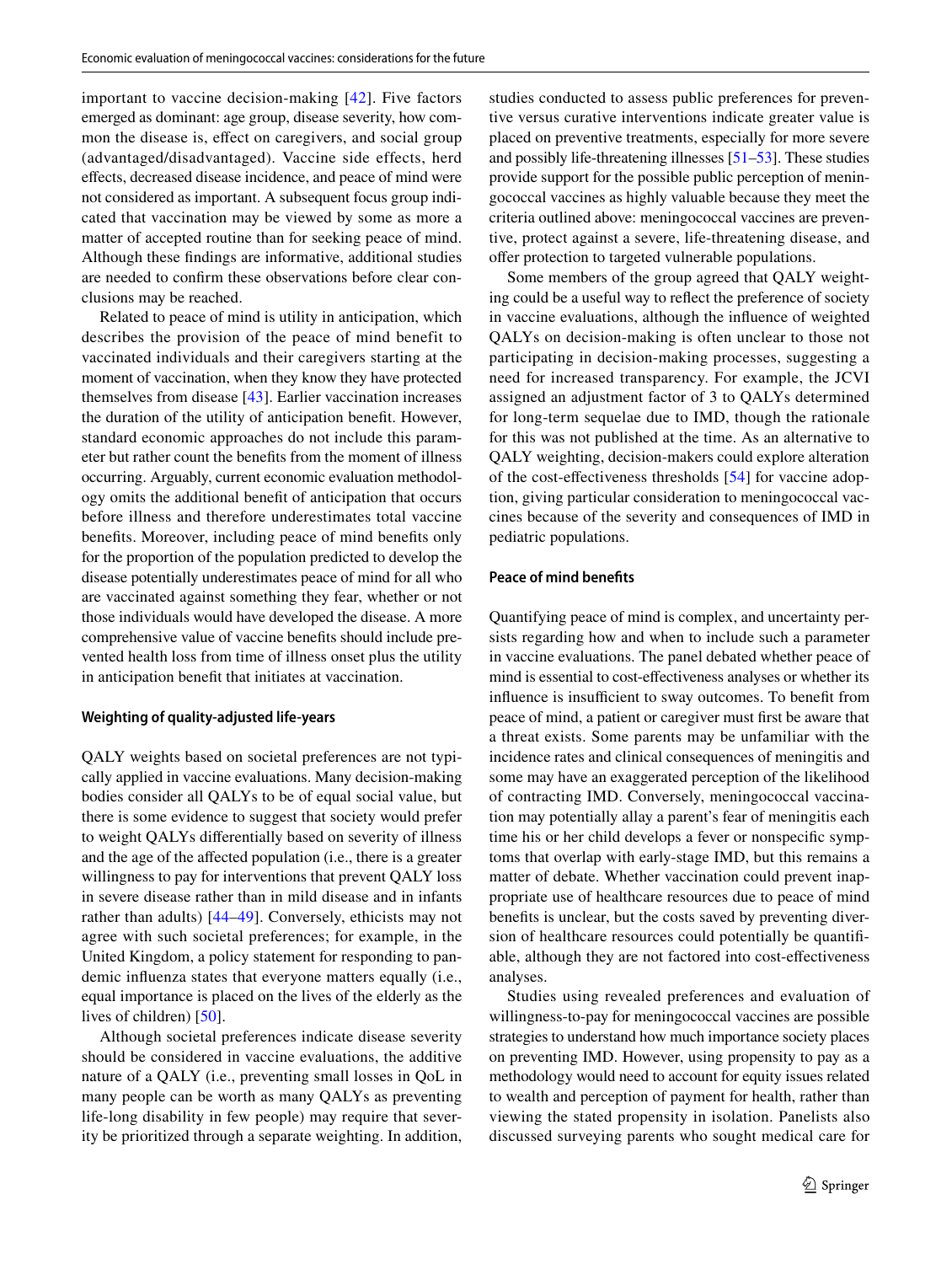their child for suspected meningitis as a possible strategy to obtain estimates of unnecessary resource use. Overall, how to quantify and include peace of mind is worth additional exploration, but panelists did not agree on its usefulness.

# Are current tools sufficient, or do we need to use **adjustment factors?**

As noted above, to account for underestimation of true health benefts in models of MenB cost-efectiveness, the JCVI introduced a QAF of 3 for long-term or lifelong sequelae (the QAF was not applied to short-term losses). Factors influencing the QAF included difficulty capturing loss of QoL in IMD survivors, especially the youngest individuals, the innovative nature of the MenB vaccine being evaluated, and wider societal preferences. When comparing modeling outputs using a QAF of 3 versus no QAF for a 2-, 3-, 4-, and 12-month MenB vaccination schedule, the number of QALYs gained increased substantially whereas cost per QALY gained and vaccine price for cost per QALY gained (threshold set at £20,000) decreased. Essentially, application of the QAF rendered the vaccine cost-efective at £3 per dose [[12\]](#page-11-6).

Panel members discussed whether the current tools for measuring disease burden and vaccine benefits are sufficient to provide accurate analyses and whether adjustment factors should be used more widely in the assessment of vaccines. However, there was no clear consensus on the use of the QAF.

Some panelists viewed the QAF as an arbitrary, nontransparent adjustment that should not supplant addressing the underlying issue of the imperfect nature of QALYs used in cost-efectiveness models. The assigned value of the QAF  $(\times 3)$  is also a subject of debate. Some of the panelists suggested that cost-efectiveness thresholds could be increased as an alternative to application of the QAF. In addition, consideration of the QAF encompassing the value of vaccine innovation was viewed by some to be a parameter that should instead be factored into the cost-efectiveness threshold. Although increased thresholds could potentially be applied for only certain types of interventions with specifc characteristics (such as vaccines), they may cause special treatment to be given to new interventions (compared with displaced existing interventions with similar characteristics) as an unintended consequence. Additionally, fexibility to make adjustments to the threshold may result in multiple thresholds being used to evaluate cost-efectiveness of different health interventions.

Other panel members suggested the QAF could be used efectively because it is not applied universally but is considered only for specifc situations, such as IMD vaccines; the sense of urgency associated with efforts to prevent IMD could justify use of the QAF. Moreover, the JCVI had already noted that application of the QAF was equivalent to raising the cost-efectiveness threshold to £45,000 [\[18](#page-11-9)]. Nevertheless, a clear process should be implemented to determine in which situations the QAF should be applied.

Factors that may be difficult to capture using current costefectiveness analysis tools include equity, political factors, innovation, and other generally intangible parameters. This discussion highlighted the remaining uncertainty surrounding how to optimize the assessment of vaccine cost-efectiveness. An additional review of tools currently used to measure disease burden is needed.

# **Consistency and transparency in vaccine decision‑making**

During evaluation of a vaccine for adoption, numerous variables are considered that range in transparency and consistency. Those variables that are more consistent or predictable are frequently more transparent and are often included in formal considerations of vaccines. Such variables are more easily quantifiable and include clinical outcomes, severity of disease, burden of disease, and associated sequelae. Factors that are less consistent tend to be less transparent and more difficult to quantify. These include equity and public preference, which are encompassed in the public's understanding of the impact of disease on their own lives.

As demonstrated in the OHE consulting report on vaccine decision-making processes in 7 countries, substantial variability exists in evidence considered and methods used to inform vaccine adoption. Panel members discussed advantages and disadvantages associated with increasing the consistency and transparency of vaccine decision-making.

Economic evaluation models are generalizable and the results should be transferrable across countries with similar meningococcal epidemiology; panelists agreed that a core set of principles for a single model could be developed. However, there are issues particular to each country that complicate universal application, such as variable disease burdens, changing epidemiology, differences in disease surveillance systems, disparate healthcare laws, differential budget constraints, societal preferences, and political factors, all of which influence consistency in evaluating vaccines for adoption. As outlined by the World Health Organization guidance on the standardization of economic evaluations for vaccine programs [[55](#page-12-15)], such a model could be customizable per country-specific inputs, leading to a consistent evaluation process that produces appropriately variable (for each country) outcomes.

Experts agreed that transparency in decision-making is benefcial to the public and should be implemented wherever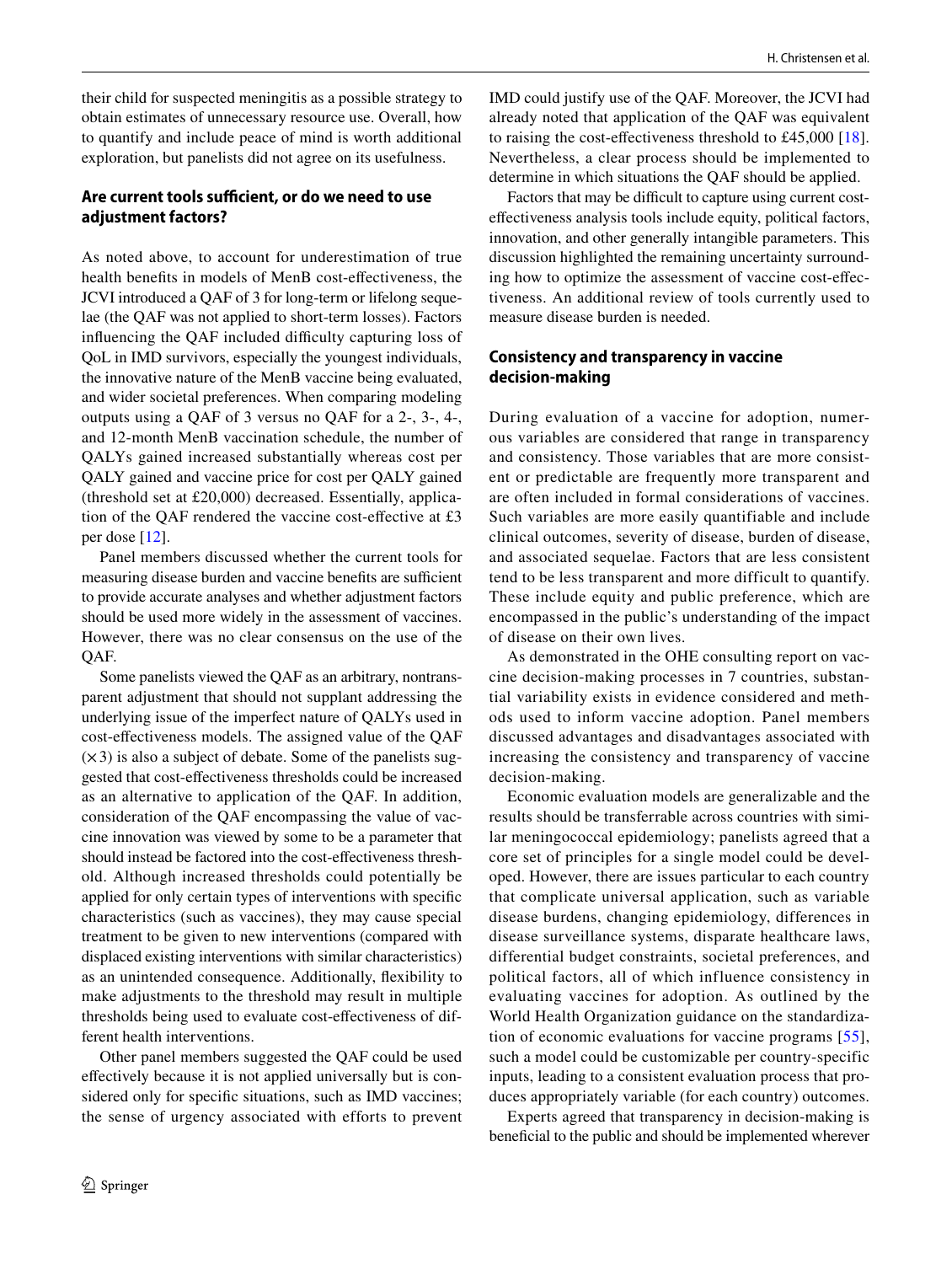possible. The panel suggested that making mathematical models available for critique may both increase transpar-ency and improve any given model [\[56](#page-12-16)]. Inclusion of stakeholder input into the evaluation process may also enhance transparency. An example is the UK JCVI, which includes 2 lay representatives who are interviewed and chosen to bring nontechnical insight into vaccine policy and consequent public health impact. However, experts noted that involvement of patient groups in vaccine decision-making may be complicated, but patient groups that have expert knowledge can bridge the gap between patients/families and experts, and could play a role in advising decision-makers. Additional assessments of the value of patient/public involvement are needed.

# **Conclusions**

Panel experts in health economics and meningococcal disease met in 2018 to review current information on meningococcal vaccine cost-efectiveness evaluation strategies. Fundamentally, the unpredictability of IMD hinders a precise evaluation of meningococcal vaccines for inclusion in national immunization programs; however, transparent, dynamic, broad, and fexible health-economic models do provide the necessary evaluative tools for decision-making bodies such as JCVI to evaluate cost-efectiveness of vaccines. This can in turn inform technical committees regarding the value of adding new vaccines into routine schedules. Priorities for future discussion are enhancing consistency of frameworks for evaluating outcomes of vaccine introduction; reviewing existing tools used to capture QoL; developing a modeling framework to address the unpredictability of IMD; determining how indirect costs and benefts (i.e., carer health benefts) are considered within models; and assessing how the weighting of QALYs and cost-efectiveness thresholds may afect the use of adjustment factors such as the QAF.

**Acknowledgements** The authors would like to acknowledge Dr Maria Espinoza of the University of Toronto (Toronto, ON, Canada) and Dr Ivar Kristiansen of the University of Oslo (Oslo, Norway) for helpful discussions and critical reading of the manuscript. Editorial/medical writing support was provided by Jill E. Kolesar, PhD, at Complete Healthcare Communications, LLC (North Wales, PA, USA), a CHC Group Company, and was funded by Pfzer Inc.

Funding This work was sponsored by Pfizer Inc.

### **Compliance with ethical standards**

**Conflict of interest** Hannah Christensen has received honoraria from Sanofi Pasteur and consultancy fees from IMS Health and AstraZeneca, paid to her employer. She is supported by the NIHR Health Protection Research Unit in Evaluation of Interventions at the University of Bristol. The views expressed in this article are those of the authors and not necessarily those of the NHS, the NIHR, or the Department of Health and Social Care. Hareth Al-Janabi received consultancy fees from GSK and Pfizer for attending workshops related to the value of vaccination. Pierre Levy received grants and honoraria from various pharmaceutical companies and vaccine manufacturers. Maarten J. Postma and Oliver Damm received grants and honoraria from various pharmaceutical companies, inclusive of those developing, producing, and marketing vaccines. David E. Bloom has received personal payments from GSK, Merck, Pfizer Inc, and Sanofi-Pasteur for consulting, speaking, research, or advisory services related to the value of vaccination and has also received research funding from the World Health Organization and the Bill and Melinda Gates Foundation. David M. Salisbury has undertaken paid consultancies for vaccine manufacturers and received support for travel. Javier Diez-Domingo has received consulting fees or honoraria from Pfzer, has received grants from MSD, has received payment for service on speakers bureaus for Sanofi Pasteur, Pfizer, and MSD, and reports board membership at Sanofi Pasteur, Pfizer, GlaxsoSmithKline. Paolo Landa has no conficts of interest to report. Adrian Towse, Paula Lorgelly, and Koonal Shah are employees of the Office of Health Economics, a registered charity, which receives funding from a variety of sources, including the Association of the British Pharmaceutical Industry and Pfizer Inc. Karla Hernandez-Villafuerte was an employee of the Office of Health Economics during the advisory board meeting. Vinny Smith, Linda Glennie, and Claire Wright are employees of the Meningitis Research Foundation (MRF), which has received grants from Pfizer, GSK, and Sanofi Pasteur as well as the Bill and Melinda Gates Foundation. Claire Wright was also awarded a speaker fee from Pfizer in 2017, which was paid directly to MRF. Laura York is a former employee of Pfizer Inc and Raymond Farkouh is an employee of Pfizer Inc; both may hold stock or stock options. Laura York was an employee of Pfzer Inc at the time of the panel meeting.

**Open Access** This article is distributed under the terms of the Creative Commons Attribution 4.0 International License ([http://creativeco](http://creativecommons.org/licenses/by/4.0/) [mmons.org/licenses/by/4.0/](http://creativecommons.org/licenses/by/4.0/)), which permits unrestricted use, distribution, and reproduction in any medium, provided you give appropriate credit to the original author(s) and the source, provide a link to the Creative Commons license, and indicate if changes were made.

## **References**

- <span id="page-10-0"></span>1. Jafri, R.Z., Ali, A., Messonnier, N.E., Tevi-Benissan, C., Durrheim, D., Eskola, J., Fermon, F., Klugman, K.P., Ramsay, M., Sow, S., Zhujun, S., Bhutta, Z.A., Abramson, J.: Global epidemiology of invasive meningococcal disease. Popul. Health Metr. **11**(1), 11–17 (2013)
- <span id="page-10-1"></span>2. Stephens, D.S., Greenwood, B., Brandtzaeg, P.: Epidemic meningitis, meningococcaemia, and *Neisseria meningitidis*. Lancet **369**(9580), 2196–2210 (2007)
- <span id="page-10-2"></span>3. Rosenstein, N.E., Perkins, B.A., Stephens, D.S., Popovic, T., Hughes, J.M.: Meningococcal disease. N. Engl. J. Med. **344**(18), 1378–1388 (2001)
- <span id="page-10-3"></span>4. Thompson, M.J., Ninis, N., Perera, R., Mayon-White, R., Phillips, C., Bailey, L., Harnden, A., Mant, D., Levin, M.: Clinical recognition of meningococcal disease in children and adolescents. Lancet **367**(9508), 397–403 (2006)
- <span id="page-10-4"></span>5. Cohn, A.C., MacNeil, J.R., Harrison, L.H., Hatcher, C., Theodore, J., Schmidt, M., Pondo, T., Arnold, K.E., Baumbach, J., Bennett, N., Craig, A.S., Farley, M., Gershman, K., Petit, S., Lynfeld, R., Reingold, A., Schafner, W., Shutt, K.A., Zell, E.R., Mayer, L.W.,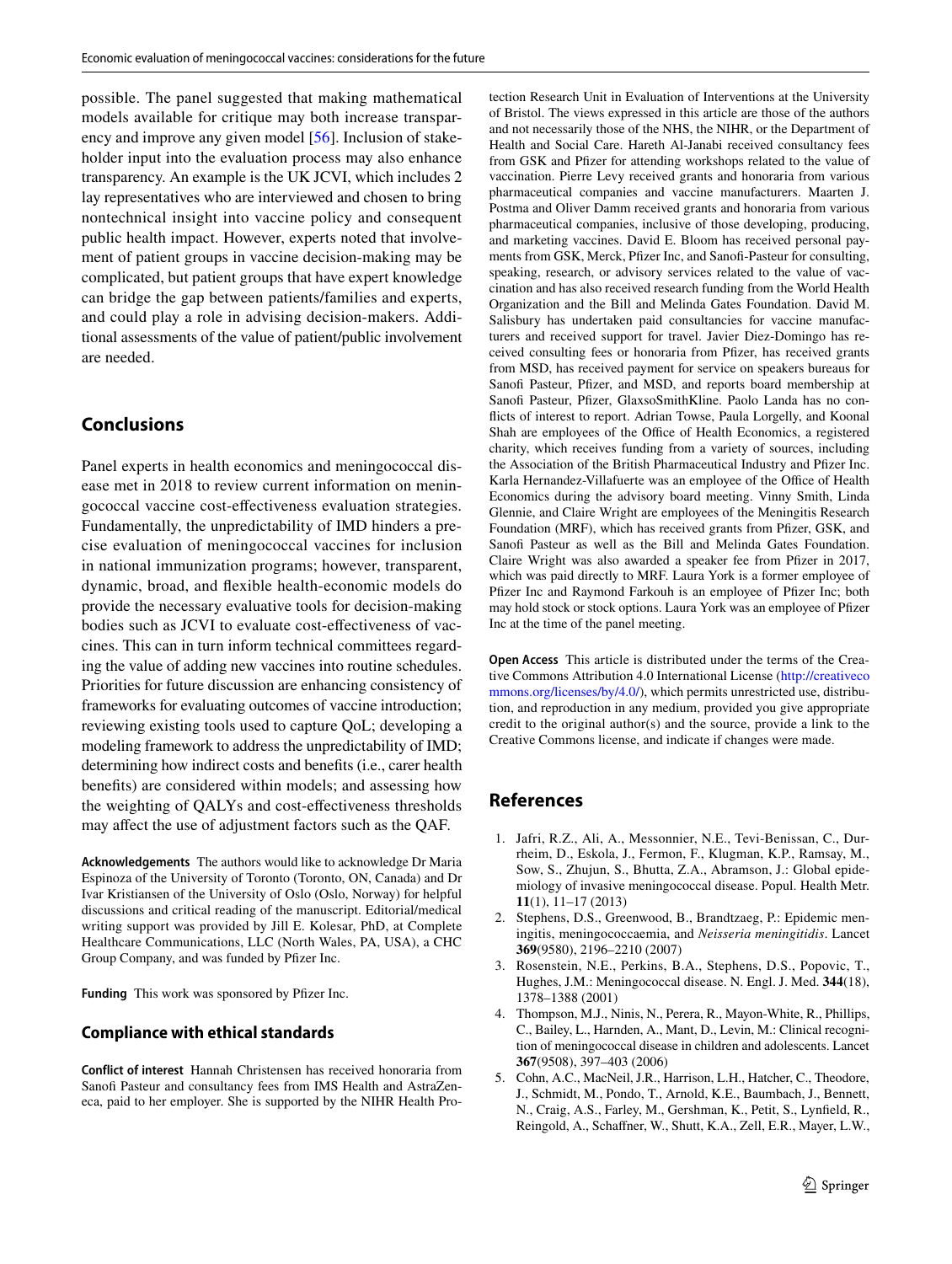Clark, T., Stephens, D., Messonnier, N.E.: Changes in *Neisseria meningitidis* disease epidemiology in the United States, 1998- 2007: implications for prevention of meningococcal disease. Clin. Infect. Dis. **50**(2), 184–191 (2010)

- <span id="page-11-0"></span>6. Chang, Q., Tzeng, Y.L., Stephens, D.S.: Meningococcal disease: changes in epidemiology and prevention. Clin. Epidemiol. **4**, 237–245 (2012)
- <span id="page-11-1"></span>7. Vyse, A., Anonychuk, A., Jakel, A., Wiefer, H., Nadel, S.: The burden and impact of severe and long-term sequelae of meningococcal disease. Expert Rev. Anti Infect. Ther. **11**(6), 597–604 (2013)
- <span id="page-11-2"></span>8. Cohn, A.C., MacNeil, J.R., Clark, T.A., Ortega-Sanchez, I.R., Briere, E.Z., Meissner, H.C., Baker, C.J., Messonnier, N.E., Centers for Disease, C., Prevention: Prevention and control of meningococcal disease: recommendations of the Advisory Committee on Immunization Practices (ACIP). MMWR Recomm. Rep. **62**(RR-2), 1–28 (2013)
- <span id="page-11-3"></span>9. World Health Organization: Meningococcal Meningitis Fact Sheet No 141. [http://www.who.int/mediacentre/factsheets/fs141](http://www.who.int/mediacentre/factsheets/fs141/en/) [/en/](http://www.who.int/mediacentre/factsheets/fs141/en/)# (2015). Accessed June 19 2018
- <span id="page-11-4"></span>10. Halperin, S.A., Bettinger, J.A., Greenwood, B., Harrison, L.H., Jelfs, J., Ladhani, S.N., McIntyre, P., Ramsay, M.E., Safadi, M.A.: The changing and dynamic epidemiology of meningococcal disease. Vaccine **30**(suppl 2), B26–B36 (2012)
- <span id="page-11-5"></span>11. Chen, W.H., Neuzil, K.M., Boyce, C.R., Pasetti, M.F., Reymann, M.K., Martellet, L., Hosken, N., LaForce, F.M., Dhere, R.M., Pisal, S.S., Chaudhari, A., Kulkarni, P.S., Borrow, R., Findlow, H., Brown, V., McDonough, M.L., Dally, L., Alderson, M.R.: Safety and immunogenicity of a pentavalent meningococcal conjugate vaccine containing serogroups A, C, Y, W, and X in healthy adults: a phase 1, single-centre, double-blind, randomised, controlled study. Lancet Infect. Dis. **18**(10), 1088– 1096 (2018)
- <span id="page-11-6"></span>12. Christensen, H., Trotter, C.L., Hickman, M., Edmunds, W.J.: Reevaluating cost efectiveness of universal meningitis vaccination (Bexsero) in England: modelling study. BMJ **349**, g5725 (2014)
- <span id="page-11-10"></span>13. Christensen, H., Irving, T., Koch, J., Trotter, C.L., Ultsch, B., Weidemann, F., Wichmann, O., Hellenbrand, W.: Epidemiological impact and cost-efectiveness of universal vaccination with Bexsero (<sup>®</sup>) to reduce meningococcal group B disease in Germany. Vaccine **34**(29), 3412–3419 (2016)
- 14. Dube, E., Laberge, C., Guay, M., Bramadat, P., Roy, R., Bettinger, J.: Vaccine hesitancy: an overview. Hum Vaccin Immunother **9**(8), 1763–1773 (2013)
- 15. Lecocq, H., Parent du Chatelet, I., Taha, M.K., Levy-Bruhl, D., Dervaux, B.: Epidemiological impact and cost-efectiveness of introducing vaccination against serogroup B meningococcal disease in France. Vaccine **34**(19), 2240–2250 (2016)
- <span id="page-11-7"></span>16. Ginsberg, G.M., Block, C., Stein-Zamir, C.: Cost-utility analysis of a nationwide vaccination programme against serogroup B meningococcal disease in Israel. Int J Public Health **61**(6), 683– 692 (2016)
- <span id="page-11-8"></span>17. Hernandez-Villafuerte, K., Shah, K., Herdman, M., Lorgelly, P. Meningococcal vaccines: an international comparison of decision making processes, frameworks and methodologies. Are values missing? OHE Consulting Report. London, Office of Health Economics (2018)
- <span id="page-11-9"></span>18. Joint Committee on Vaccination and Immunisation: Meeting minutes, February 11-12, 2014. [https://app.box.com/s/iddfb4ppwk](https://app.box.com/s/iddfb4ppwkmtjusir2tc/file/229171703722) [mtjusir2tc/fle/229171703722](https://app.box.com/s/iddfb4ppwkmtjusir2tc/file/229171703722) (2014). Accessed July 25 2018
- <span id="page-11-11"></span>19. Christensen, H., Trotter, C.L.: Modelling the cost-efectiveness of catch-up 'MenB' (Bexsero) vaccination in England. Vaccine **35**(2), 208–211 (2017)
- <span id="page-11-12"></span>20. Parouty, M.B., Le, H.H., Krooshof, D., Postma, M.J.: Diferential time preferences for money and quality of life. Pharmacoeconomics **32**(4), 411–419 (2014)
- <span id="page-11-13"></span>21. Ultsch, B., Damm, O., Beutels, P., Bilcke, J., Bruggenjurgen, B., Gerber-Grote, A., Greiner, W., Hanquet, G., Hutubessy, R., Jit, M., Knol, M., von Kries, R., Kuhlmann, A., Levy-Bruhl, D., Perleth, M., Postma, M., Salo, H., Siebert, U., Wasem, J., Wichmann, O.: Methods for health economic evaluation of vaccines and immunization decision frameworks: a consensus framework from a European vaccine economics community. Pharmacoeconomics **34**(3), 227–244 (2016)
- <span id="page-11-14"></span>22. Jit, M., Mibei, W.: Discounting in the evaluation of the cost-efectiveness of a vaccination programme: a critical review. Vaccine **33**(32), 3788–3794 (2015)
- <span id="page-11-15"></span>23. Brouwer, W.B., Niessen, L.W., Postma, M.J., Rutten, F.F.: Need for differential discounting of costs and health effects in cost effectiveness analyses. BMJ **331**(7514), 446–448 (2005)
- <span id="page-11-16"></span>24. O'Mahony, J.F., de Kok, I.M., van Rosmalen, J., Habbema, J.D., Brouwer, W., van Ballegooijen, M.: Practical implications of differential discounting in cost-efectiveness analyses with varying numbers of cohorts. Value Health **14**(4), 438–442 (2011)
- <span id="page-11-17"></span>25. De Wals, P., Coudeville, L., Trottier, P., Chevat, C., Erickson, L.J., Nguyen, V.H.: Vaccinating adolescents against meningococcal disease in Canada: a cost-efectiveness analysis. Vaccine **25**(29), 5433–5440 (2007)
- <span id="page-11-18"></span>26. Severens, J.L., Milne, R.J.: Discounting health outcomes in economic evaluation: the ongoing debate. Value Health **7**(4), 397–401 (2004)
- <span id="page-11-19"></span>27. National Institute for Health and Care Excellence: Guide to the methods of technology appraisal 2013. [https://www.nice.org.uk/](https://www.nice.org.uk/process/pmg9/chapter/the-reference-case#discounting) [process/pmg9/chapter/the-reference-case#discounting](https://www.nice.org.uk/process/pmg9/chapter/the-reference-case#discounting) (2013). Accessed July 25 2018
- 28. Joint Committee on Vaccination and Immunisation: Statement on HPV vaccination. [https://assets.publishing.service.gov.uk/](https://assets.publishing.service.gov.uk/government/uploads/system/uploads/attachment_data/file/726319/JCVI_Statement_on_HPV_vaccination_2018.pdf) [government/uploads/system/uploads/attachment\\_data/fle/72631](https://assets.publishing.service.gov.uk/government/uploads/system/uploads/attachment_data/file/726319/JCVI_Statement_on_HPV_vaccination_2018.pdf) [9/JCVI\\_Statement\\_on\\_HPV\\_vaccination\\_2018.pdf](https://assets.publishing.service.gov.uk/government/uploads/system/uploads/attachment_data/file/726319/JCVI_Statement_on_HPV_vaccination_2018.pdf) (2018). Accessed 9 Oct 2018
- <span id="page-11-20"></span>29. HM Treasury: The Green Book. [https://assets.publishing.servi](https://assets.publishing.service.gov.uk/government/uploads/system/uploads/attachment_data/file/685903/The_Green_Book.pdf) [ce.gov.uk/government/uploads/system/uploads/attachment\\_data/](https://assets.publishing.service.gov.uk/government/uploads/system/uploads/attachment_data/file/685903/The_Green_Book.pdf) [fle/685903/The\\_Green\\_Book.pdf](https://assets.publishing.service.gov.uk/government/uploads/system/uploads/attachment_data/file/685903/The_Green_Book.pdf) (2018). Accessed 13 Nov 2018
- <span id="page-11-21"></span>30. Welte, R., van den Dobbelsteen, G., Bos, J.M., de Melker, H., van Alphen, L., Spanjaard, L., Rumke, H.C., Postma, M.J.: Economic evaluation of meningococcal serogroup C conjugate vaccination programmes in The Netherlands and its impact on decision-making. Vaccine **23**(4), 470–479 (2004)
- <span id="page-11-22"></span>31. Kristiansen, P.A., Diomande, F., Ba, A.K., Sanou, I., Ouedraogo, A.S., Ouedraogo, R., Sangare, L., Kandolo, D., Ake, F., Saga, I.M., Clark, T.A., Misegades, L., Martin, S.W., Thomas, J.D., Tiendrebeogo, S.R., Hassan-King, M., Djingarey, M.H., Messonnier, N.E., Preziosi, M.P., Laforce, F.M., Caugant, D.A.: Impact of the serogroup A meningococcal conjugate vaccine, MenAfriVac, on carriage and herd immunity. Clin. Infect. Dis. **56**(3), 354–363 (2013)
- 32. Trotter, C.L., Andrews, N.J., Kaczmarski, E.B., Miller, E., Ramsay, M.E.: Efectiveness of meningococcal serogroup C conjugate vaccine 4 years after introduction. Lancet **364**(9431), 365–367 (2004)
- 33. Ramsay, M.E., Andrews, N.J., Trotter, C.L., Kaczmarski, E.B., Miller, E.: Herd immunity from meningococcal serogroup C conjugate vaccination in England: database analysis. BMJ **326**(7385), 365–366 (2003)
- <span id="page-11-23"></span>34. Read, R.C., Baxter, D., Chadwick, D.R., Faust, S.N., Finn, A., Gordon, S.B., Heath, P.T., Lewis, D.J., Pollard, A.J., Turner, D.P., Bazaz, R., Ganguli, A., Havelock, T., Neal, K.R., Okike, I.O., Morales-Aza, B., Patel, K., Snape, M.D., Williams, J., Gilchrist, S., Gray, S.J., Maiden, M.C., Toneatto, D., Wang, H., McCarthy, M., Dull, P.M., Borrow, R.: Efect of a quadrivalent meningococcal ACWY glycoconjugate or a serogroup B meningococcal